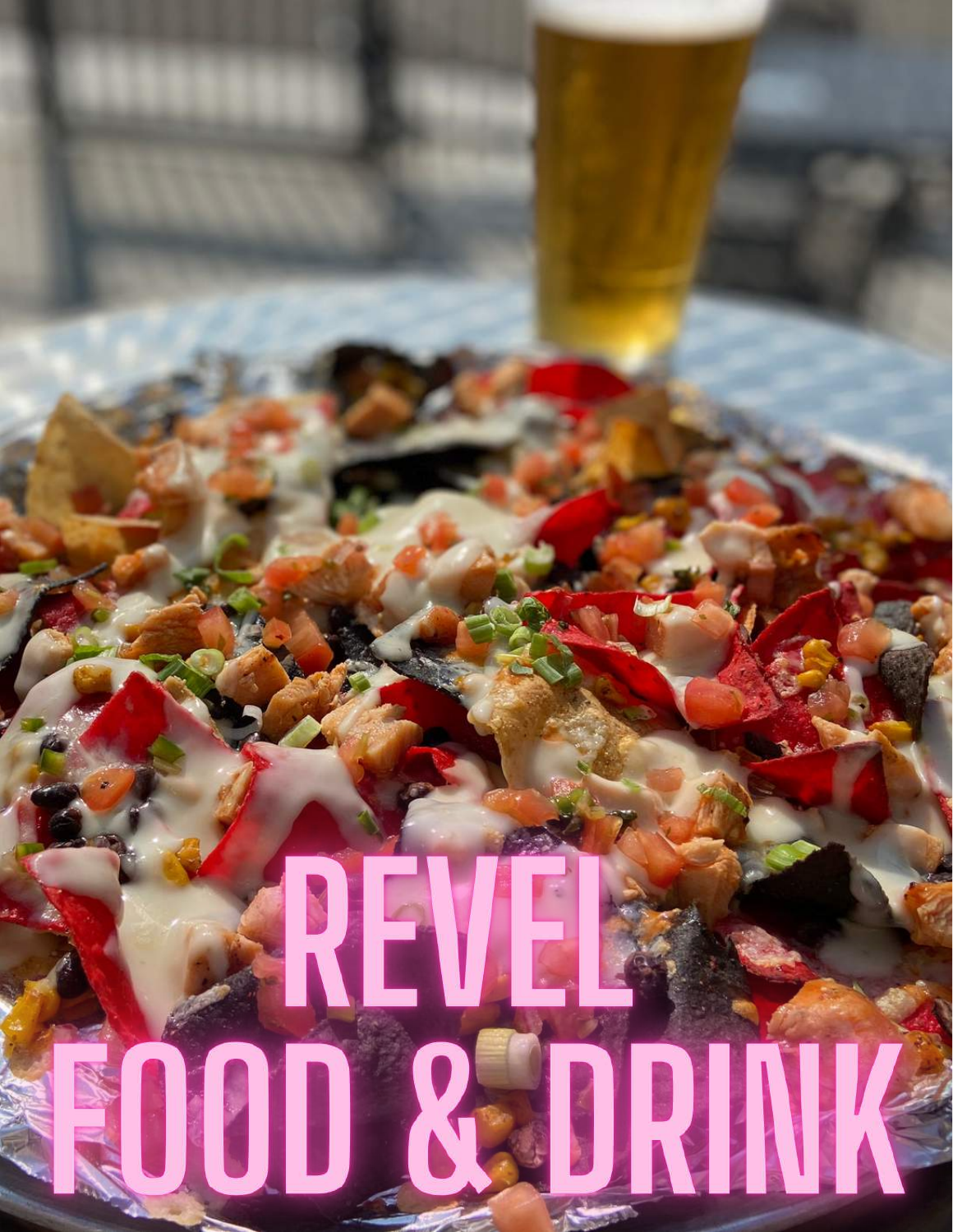





STRIKE FRIES 7 BASKET OF OUR HOUSE SEASONED FRIES V ADD PIMENTO QUESO 1

SPARE TOTS 7 BASKET OF OUR HOUSE SEASONED TATER TOTS V add pimento queso 1

#### PEPPER JACK CHEESE BALLS 8 Fried cubes of Pepper jack cheese served with CHIPOTLE RANCH V

PRETZEL PLATTER 9 CHEESE FILLED AND SOFT PRETZEL NUGGETS SERVED WITH HONEY MUSTARD AND PIMENTO QUESO V

LOADED FRIES 10 FRENCH FRIES SMOTHERED WITH PIMENTO QUESO, bourbon pickled jalapenos, bacon and scallions

#### Boneless wings 10/16

1/2 pound or 1 pound of Breaded pieces of white MEAT CHICKEN. TOSSED IN CHOICE OF BBQ, GARLIC Parmesan, Jamaican jerk or BUffalo

#### I CAN'T BELIEVE IT'S NOT CHICKEN! 12

1/2 pound of Breaded Gardein plant based chick'n bites. Tossed in choice of BBQ, Garlic Parmesan, Jamaican Jerk or Buffalo V

#### NACHOS 10

Tortilla chips with roasted corn salsa, black beans, monterey jack cheese, pimento queso, bourbon pickled jalapenos and scallions v

**ADD SOUR CREAM 1** AD<mark>D GROUND BEEF 3</mark> add smoked chicken, HOT chicken or pulled pork 5



Munchies Dips & Salads

chips and salsa 5 tortilla chips served with housemade salsa v add pimento queso 1

buffalo chicken dip 9 shredded buffalo chicken in a cheesy dip served with tortilla chips, grilled pita and celery

crab rangoon dip 11 crab claw meat in a cheesy dip served with wonton chips and celery

#### southwest salad 9

Romaine lettuce with corn salsa, black beans, tortilla chips and chipotle ranch GF V add Crispy chicken or smoked chicken 5 as a side salad 5

caesar salad 8 romaine lettuce with parmesan cheese, croutons and caesar dressing GF V add Crispy chicken or smoked chicken 5 as a side salad 5

#### Legends garden salad 9

Black Olives, CUcumber, red onion, monterey jack cheese and croutons with your choice of dressing GF V add Crispy chicken or smoked chicken 5 as a side salad 5



#### BYO BURGER 13

70Z PRIME BEEF PATTY ON A BRIOCHE BUN WITH TOMATOES, ARUGULA, RED ONION AND PICKLES

CHOICE OF CHEDDAR, SWISS, PEPPERJACK OR AMERICAN CHEESE

ADD PREMIUM TOPPINGS 1 BACON, FRIED EGG, BOURBON JALAPENOS SAUTEED MUSHROOMS, CARAMELIZED ONION, GLUTEN FREE BUN

 $GF = GLUTEN FREE$   $V = VEGETARIAN$ 

Consuming raw or undercooked meats, poultry, seafood or eggs may increase the risk of foodborne illness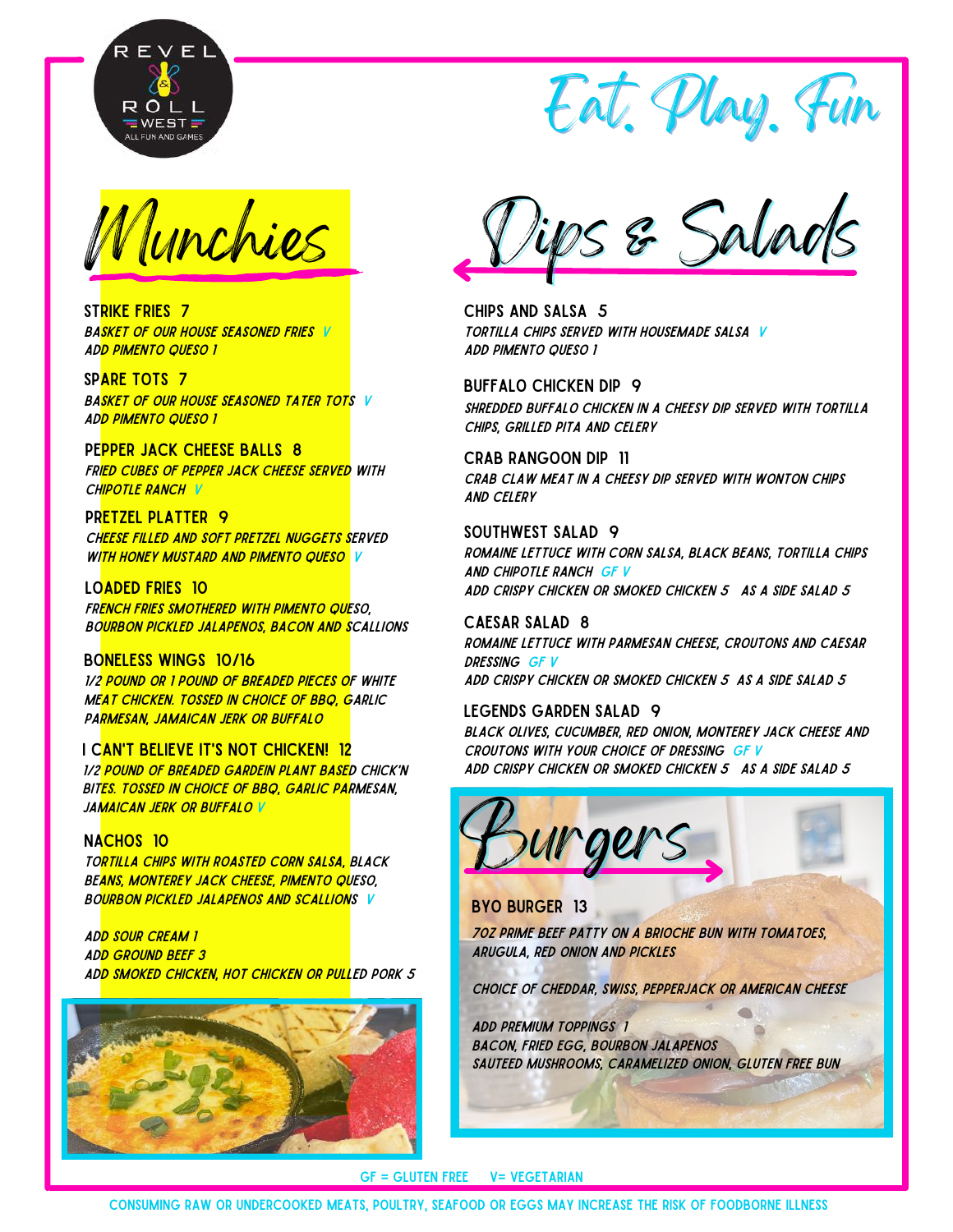





#### Quesadilla 10

Flour tortilla, Roasted Corn Salsa and Black Beans with MONTEREY JACK CHEESE SERVED WITH TORTILLA CHIPS **AND SALSA** Add Sour Cream 1 Add HOt Chicken, smoked Chicken or pulled Pork 5

#### **BBO TOTCHOS 13**

Tater tots topped with spicy slaw, pimento queso and BBQ SAUCE WITH YOUR CHOICE OF SMOKED CHICKEN OR PULLED PORK add Bourbon pickled jalapenos 1

#### Crispy chicken sammich 12

ranch seasoned fried chicken breast with sriracha aioli, cheddar cheese, pickles and arugula on a brioche bun make it hot .50

#### REvel BLT 12

Romaine Lettuce, Sliced Tomato, Bacon with sriracha Aioli ON TOASTED SOURDOUGH Add Bourbon Pickled Jalapenos 1 Add Extra Bacon 2



#### Garlic cheese bread 12 **CHEESY GARLIC BREAD SERVED WITH MARINARA**

#### build your own pizza 12 garlic crust base (sub cauliflower crust- no charge GF v)

MUSHROOMS, GREEN PEPPERS, ROMA TOMATO Veggie toppings 2 BLACK OLIVES, BANANA peppers, jalapenos, **RED ONION** 

premium toppings 2 Bacon, pepperoni, sausage, ham, chicken, fresh basil,

#### family combo 25 one topping detroit style pizza, 1/2 pound of boneless wings served with Tortilla chips and salsa

CHICKEN TENDERS 11

Breaded Chicken Tenderloins fried to golden brown **PERFECTION** 

#### WALTER'S MAC N TOTS 10

LAYERED BOWL OF TATER TOTS AND HOUSEMADE MAC N CHEESE, DRIZZLED WITH SOUR CREAM, TOP WITH SCALLIONS V **ADD CRISPY BACON 2** add pulled pork 5

#### SMOKED CHICKEN TACOS 12

SMOKED CHICKEN WITH SPICY SLAW, MONTEREY JACK CHEESE AND sriracha aioli served with tortilla chips and salsa

Handhelds

**BBQ PORK SAMMICH 9** pulled pork with Spicy Slaw and Traditional BbQ Sauce served on a brioche bun

CHICKEN TENDER WRAP 11 chicken tenders, monterey jack cheese, onion, bourbon pickled jalapenos, arugula and sriracha aioli sub plant Based Chick'n bites 4 V MAKE IT <mark>HOT .50</mark>

#### popcorn shrimp wrap 11

Coconut shrimp wrapped with corn salsa, arugula and jamaican jerk sauce served with tortilla chips and salsa



#### GIMME S'MORE 6

Graham Crackers with Marshmallow and Chocolate CHIPS BAKED AND TOPPED WITH VANILLA ICE CREAM AND Whipped Cream

MONKEY STICKS 12 Cinnamon baked breadsticks with a Homemade vanilla **ICING** 

ASK your server about our ice cream and milkshake flavors!

 $GF = GLUTEN FREE$   $V = VEGETARIAN$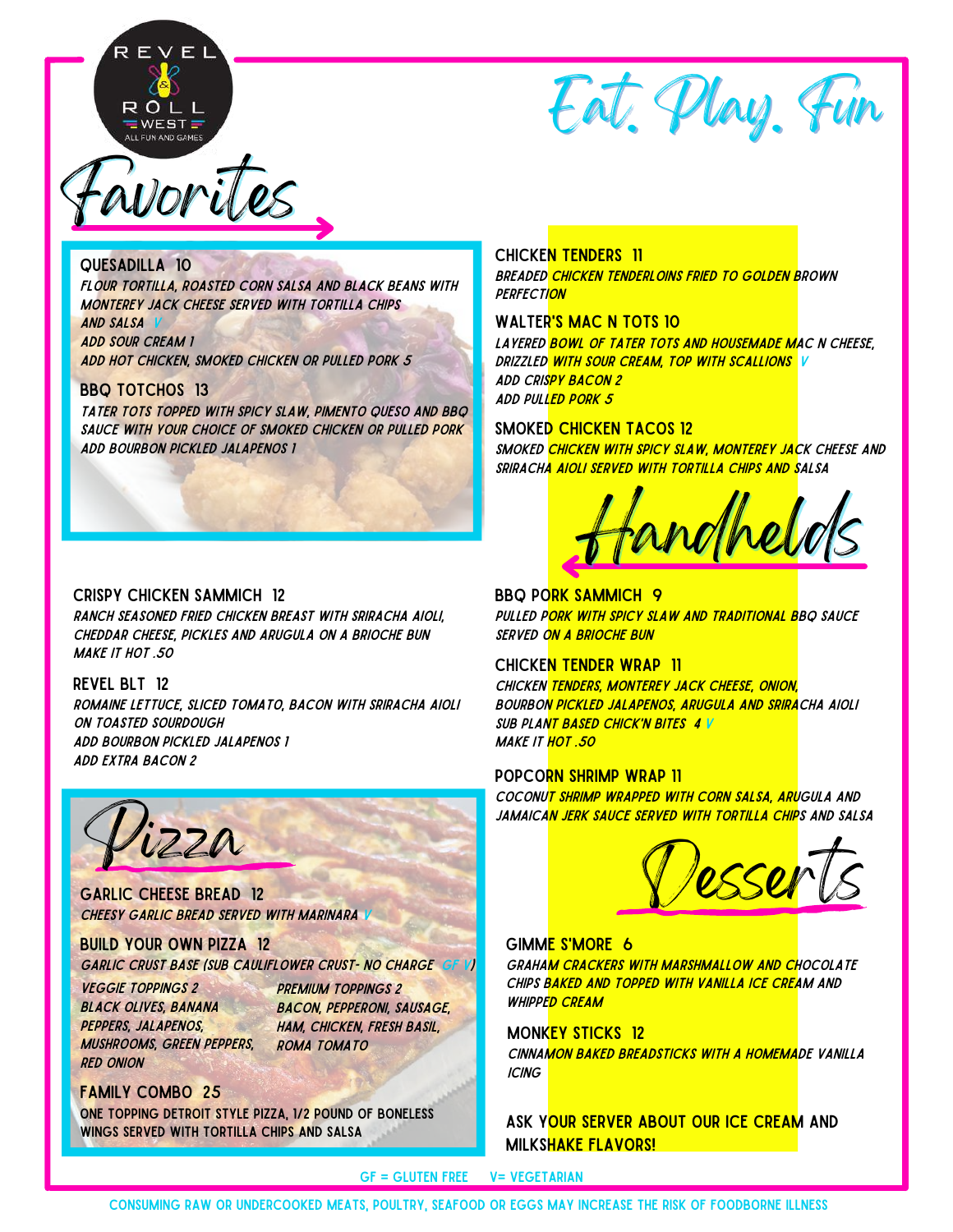

Drink. Play. Fun

Legends Cocktails 8

# **FORBIDDEN FRUIT**

**CAPTAIN COCONUT WATERMELON SCHNAPPS PINEAPPLE JUICE SIERRA MIST** 

# **BLUE MAGIC**

**DRAGON FRUIT RUM BLUE CURACAO PEACH SCHNAPPS SOUR SIERRA MIST** 

## **POLYJUICE POTION**

**APPLE VODKA APPLE PUCKER SOUR SIERRA MIST** 

# **PEACH PUNCH**

**KETEL ONE ORANGE & PEACH BLOSSOM PEACH SCHNAPPS SODA ORANGE JUICE CRANBERRY JUICE** 

# **PINEAPPLE EXPRESS**

**CAPTAIN COCONUT PINEAPPLE VODKA PINEAPPLE JUICE SIERRA MIST** 

# **POMEGRANATE SPRITZ**

**PAMA LIQUEUR CHAMPAGNE CRANBERRY SIERRA MIST** 

# **PURPLE NERD**

**RED BERRY VODKA TRIPLE SEC BLUE CURACAO SOUR SIERRA MIST** 

# **SPEAKEASY SANGRIA**

**MOSCATO PEACH SCHNAPPS TRIPLE SEC SIERRA MIST** 

# SIP N SHINE SLUSHEE 7



Executive Martinis 8

#### **ROYAL APPLETINI**

**CROWN APPIF PEACH SCHNAPPS CRANBERRY JUICE** 

# **PINK ELEPHANT**

**LEMON VODKA PEACH SCHNAPPS PINEAPPLE JUICE CRANBERRY JUICE** 

# **GUMMY BEAR**

**RASPBERRY VODKA PEACH SCHNAPPS CRANBERRY JUICE GUMMIES** 

# **JOLLY BURST**

**TITOS WATERMELON SCHNAPPS SIERRA MIST SOUR** 

## **LEMON DROP**

**LEMON VODKA CITRON LIQUEUR SIMPLE SYRUP**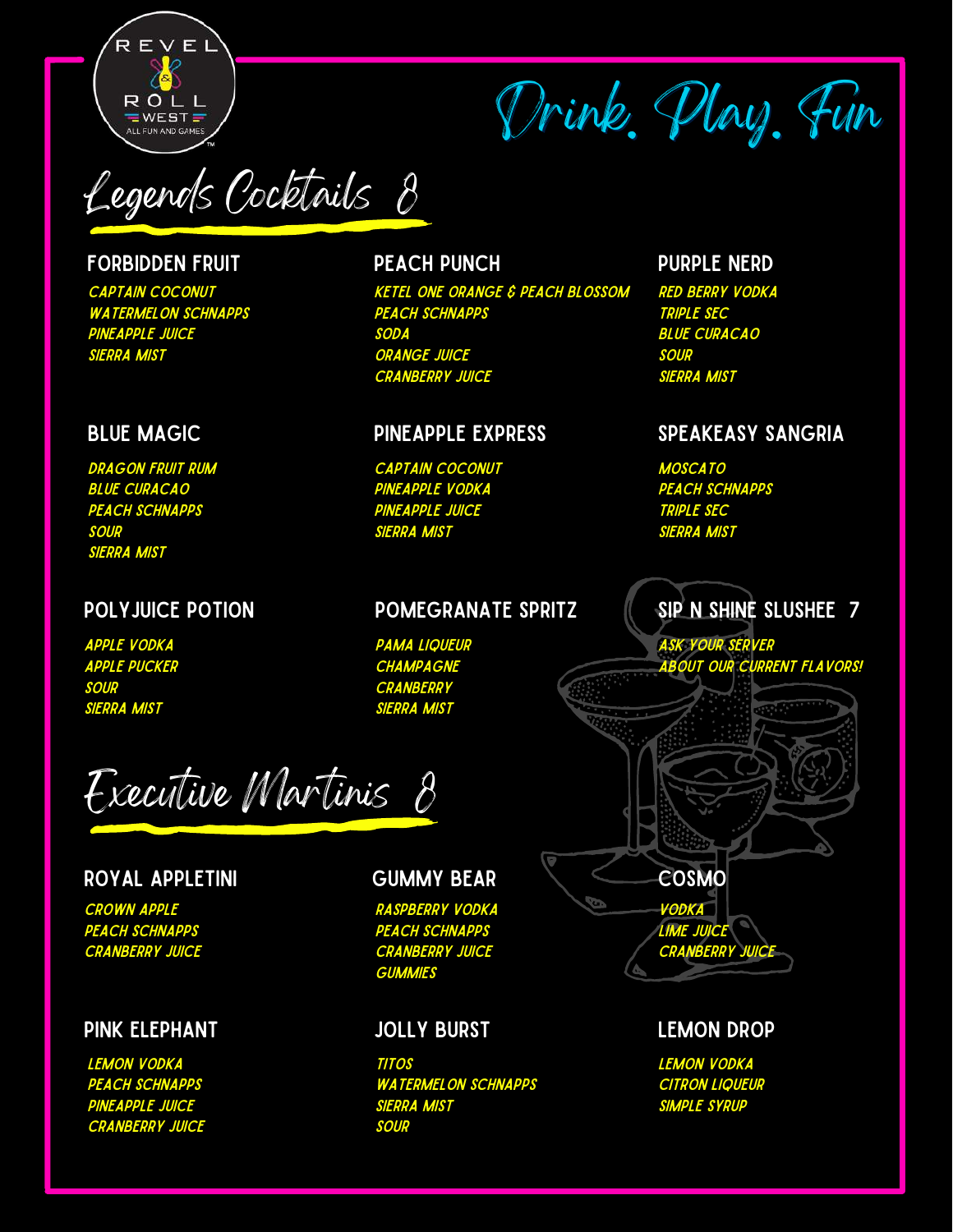



Stadium Buckets 14

# Adios Mofo

LONG ISLAND MIX BLUE CURACAO SIERRA MIST SOUR

APPLE VODKA PEACH VODKA PEACH SCHNAPPS **MELON LIQUEUR** SIERRA MIST CRANBERRY JUICE

# Rollin Punch

**VODKA WATERMELON SCHNAPPS SIERRA MIST** pineapple juice **CRANBERRY JUICE** 

## FRUIT ROLL UP PACKERS PUNCH

**BOURBON** Triple Sec **LEMONADE SIERRA MIST** 

\*No substitutions no refunds

# Sex on the moon

RED BERRY VODKA PEACH SCHNAPPS ORANGE JUICE PINEAPPLE JUICE



Revel Mules 8

# Classic MUle

HOUSE VODKA TITOS VODKA 10

# Peach MUle

HOUSE PEACH VODKA KETEL PEACH & ORANGE BLOSSOM 10

Wine

HOuse 5.50 PRemium 8 **CABERNET** CHARDONNAY MERLOT MOSCATO PINOT GRIGIO PINOT NOIR SAUV BLANC

# MExican MUle

HOUSE TEQUILA JOSE CUERVO 10

# Kentucky MUle

**HOUSE WHISKEY** JIM BEAM 10

### Berry Burst MUle



CABERNET MEIOMI CHARDONNAY WYCLIF BRUT MERLOT SAUV BLANC MOSCATO PINOT NOIR PINOT GRIGIO